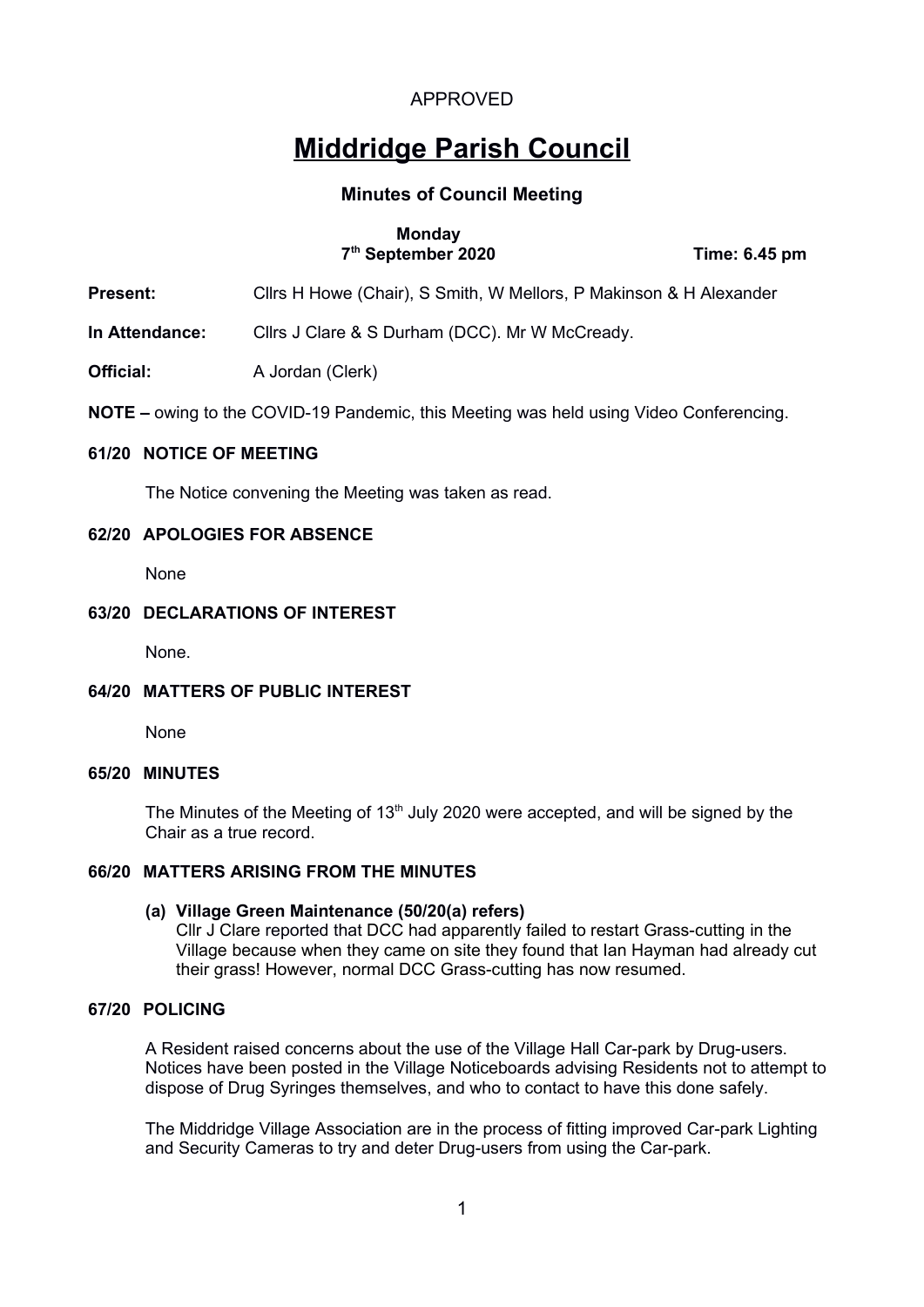# **68/20 "ELDON WHINS" DEVELOPMENTS & THE COUNTY PLAN**

Persimmon Homes have asked whether the Parish Council have any views on the Public Artwork they are required to erect in their new Development ("Acorn Gardens") as a condition of the Planning Permission; they have suggested a statue of the "Middridge Fairies". However, research suggests that the "Middridge Fairies" were not friendly, and a statue reflecting their nature might not be appropriate for children. One possibility might be a montage including the "Byerley Turk" and references to the Parish's Mining Heritage and connection with the Stockton to Darlington Railway. These ideas are to be further discussed by Email, and Residents asked for their views via Facebook. *Action:* Parish Councillors

Concerns were raised as to whether the Government's proposed new Planning System might mean more new Housing being authorised in the Parish in a new County Durham Plan (CDP). Cllr J Clare said that as far as DCC were aware there was no new target for housing in the county, and therefore the CDP's existing provision, which does not allow for any more housing in the Parish, should be adequate.

## **69/20 "THE PADDOCK" WILD-FLOWER GRASSLAND**

Cllr J Clare reported that Tammy Morris Hale's expected report has been delayed by COVID-19, and is unlikely before the beginning of next year. There was some further discussion of possible alternatives to the proposed Wild-flower Grassland Project, and it was accepted that it would be impossible to please everyone. It was agreed that Tammy Morris Hale should be contacted to discuss these possibilities. *Action:* Clerk

# **70/20 GROUNDS MAINTENANCE & GENERAL REPAIRS**

#### **(b) Bus Shelters**

One of the Safety Glass Windows in the Southside Bus Shelter was broken (whether by accident or deliberately is not clear). DCC were contacted to clear glass fragments from the road and pavement, and have subsequently installed a new plastic window.

# **71/20 PLANNING APPLICATIONS**

None.

# **72/20 CHILDREN'S PLAY AREA**

A Meeting was held with a possible Contractor regarding cleaning the rubberised Play Area surfaces, but he has failed to provide the promised Quotation. Cllr H Howe stated that he knows of another possibility, whom he will contact. *Action:* Cllr H Howe

It was reported that Travellers had recently been seen parking in the Play Area, but only for a short time, as they had gone when a check was made, which showed there was no damage. Cllr W Mellors said that Travellers occasionally stopped in the Play Area overnight on their way to the Appleby Fair, but had never ben a real problem. Cllr J Clare said that should this become a problem in future, DCC had powers to deal with it.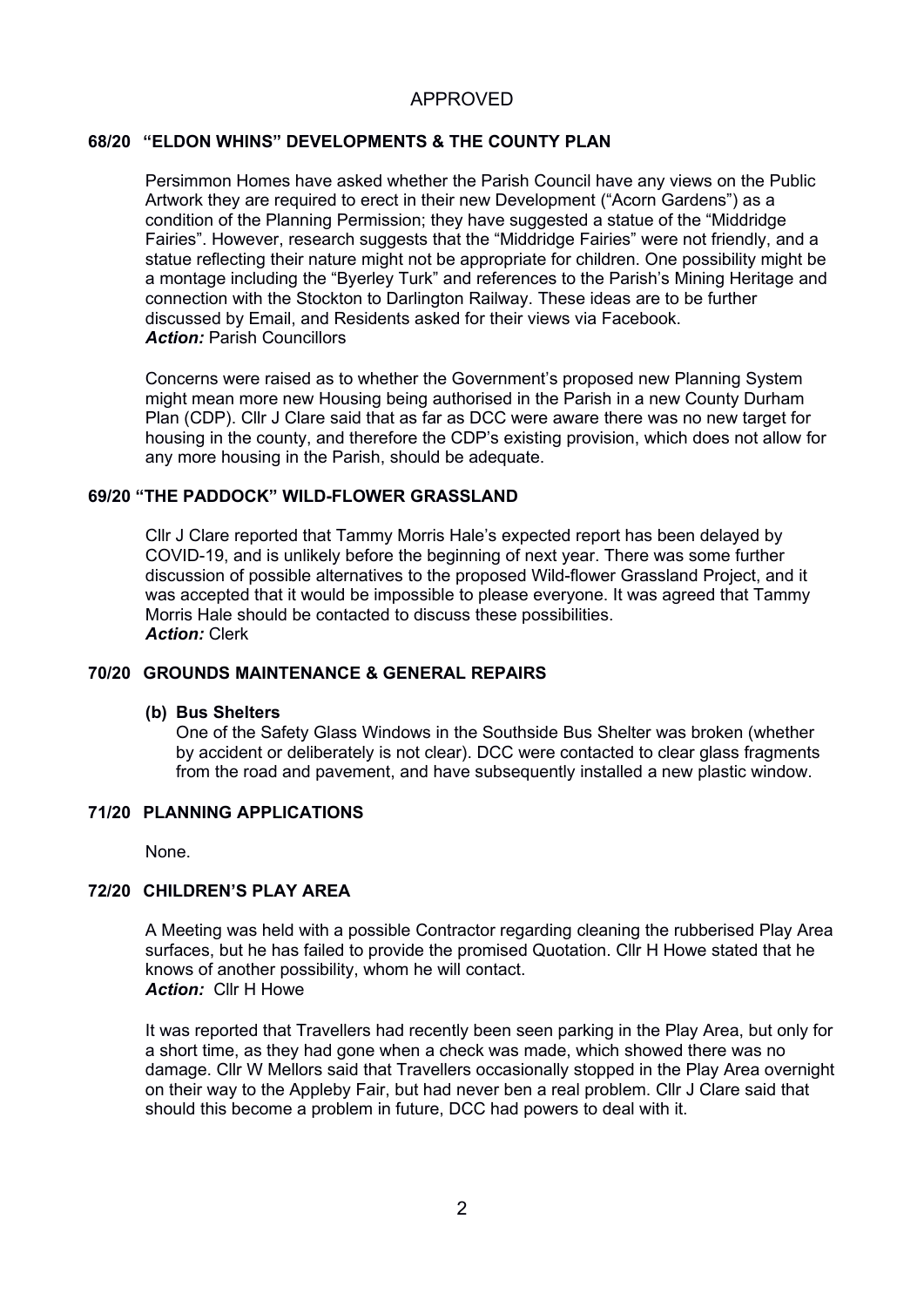# **73/20 ROAD-TRAFFIC**

- (a) Thanks to Cllr J Clare the Police have been in contact regarding Training for Village Volunteers in the use of Police Speed Guns. We now have 6 Volunteers, and are awaiting the promised Training; to be chased. *Action:* Clerk
- (b) Cllr J Clare has been in touch with the DCC Highways Department regarding the possibility of reintroducing "Rumble Strips", and they have promised to contact the Clerk about this.

*Action:* Clerk

- (c) Cllr J Clare has also arranged for the DCC Highways Department to contact the Clerk regarding the possibility of extending the 30 mph Speed Limit all the way down Walkers Lane, and adding a 'No Through Road' Sign. *Action:* Clerk
- (d) Residents of 28-33 Southside have complained of vehicles parking in their road, and the short section of road near the Village Hall which is not subject to the new 'No Waiting' restrictions. It was foreseen that this might prove a problem, but applying the 'No Waiting' restrictions to these roads would have required DCC to consult local Residents, which they were reluctant to do at the time (particularly when the Village Hall Car-park is usually available for public use). It is not clear how much of a problem this is, and Residents will be asked to provide evidence (records and photographs) so it can be decided whether any further action is justified. *Action:* Clerk

# **74/20 NEIGHBOURHOOD PLAN (NP)**

Despite concerns that the Government's proposed new Planning System might invalidate the Middridge NP, both our Consultant (Shaun Hanson) and Cllr J Clare recommend that work should continue. Accordingly it was agreed that Shaun Hanson will be contacted to provide the required Policy statements. *Action:* Clerk

# **75/20 ACCOUNTS**

The Parish Council's 2019/20 Accounts have been approved by our Internal Auditor; and the Certificate of Exemption submitted to the External Auditors. The Period for the Exercise of Public Rights will be complete by the end September; and it will then be possible to reclaim last year's VAT payments. *Action:* Clerk.

DCC have informed the Clerk that the Parish Council's 2021/22 Precept should increase by £72.36, even though the LCTRS Grant will no longer be paid. This is due to the new Residents at "Elder Gardens", and the Clerk pointed out that this would mean the Parish Council's Precept can now be expected to increase substantially in future years.

| <b>RESOLVED</b> that the following Accounts be approved for payment:- |
|-----------------------------------------------------------------------|
|                                                                       |

| <b>Pavee</b> | <b>Purpose</b>                | Sum    |
|--------------|-------------------------------|--------|
| Colin Gray   | Internal Auditor's Honorarium | £70.00 |
|              | <b>TOTAL</b>                  | £70.00 |
|              |                               |        |

\* Payments already made, so formal approval granted is retrospective.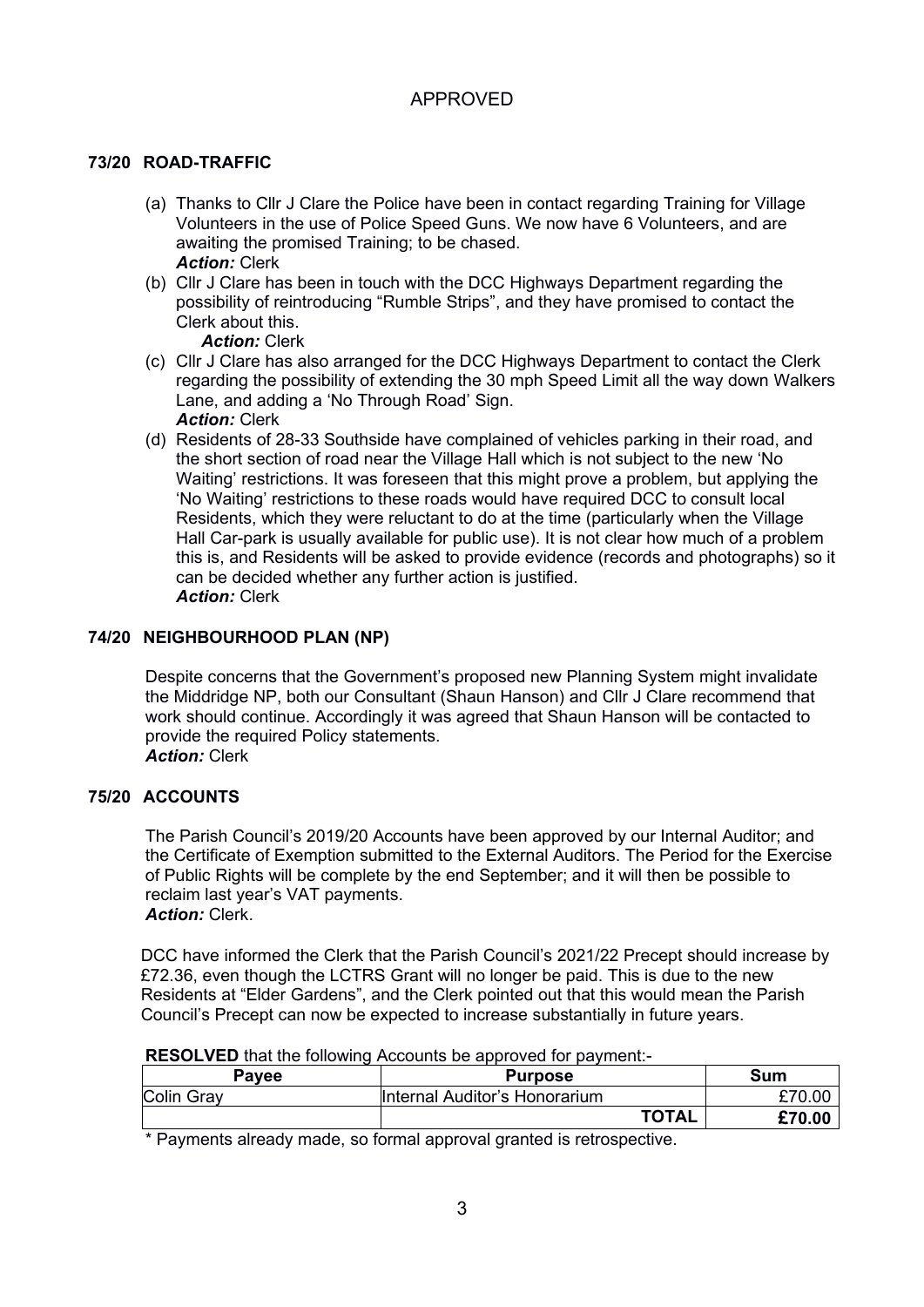## **76/20 GAMP & CDALC**

GAMP – a Board Meeting is to be held by Video Conferencing on  $15<sup>th</sup>$  September.

CDALC – Cllr W Mellors expects to attend an Executive Committee Meeting by Video Conferencing in the near future.

## **77/20 GENERAL CORRESPONDENCE**

None

## **78/20 OTHER MATTERS**

## (a) **Remembrance Sunday**

It is not clear whether the usual commemoration can be held this year due to COVID-19. It was agreed that Shildon Town Council should be contacted to see what they are proposing to do. *Action:* Clerk

# (b) **FSDR Membership**

Following discussion, it was agreed to renew the Parish Council's Membership of the Friends of the Stockton and Darlington Railway Society, at a cost of £50. *Action:* Clerk

## (c) **Village Website**

The Government have introduced new Regulations which come into force on 23<sup>rd</sup> September, and require the Parish Council's Website to meet stringent new requirements to make it easily accessible to Smartphone users. Websites must display a new Web Accessibility Statement, which indicates whether they are fully or partially compliant with the new Regulations, which the Village Website is not, or what is planned to be done to ensure future compliance. *Action:* Clerk/Cllr P Makinson

Whilst it was planned to upgrade the Village Website's software, Cllr P Makinson stated that the new requirements would mean a complete re-write, which he is not in a position to undertake. Following discussion, the following was agreed:-

- i. Sue Smith is currently having a Website developed for her business, and will see if her Supplier can give a Quotation for the Parish Council Website.
- ii. The Clerk has received an offer of help from a Supplier, and will investigate this.
- iii. Cllr John Clare said DCC might be able to help, and will investigate this.
- iv. The Clerk will also investigate the possibility of Grants to fund the necessary work.

#### **79/20 ADDITIONAL ITEMS**

(a) New Residents – some while ago, it was noted that two new names (Paul and Angela Clark) had suddenly appeared in the Electoral Register, resident at "Little Hare Farm", Walkers Lane. No one knew these people, but it was believed they must be living in the Horse Riding field accessible from the Bridleway near "Ten Houses". Cllr J Clare agreed to investigate, and has established that they are living in a caravan on this site, which is illegal unless there is a future change to the "Planning Use", which would